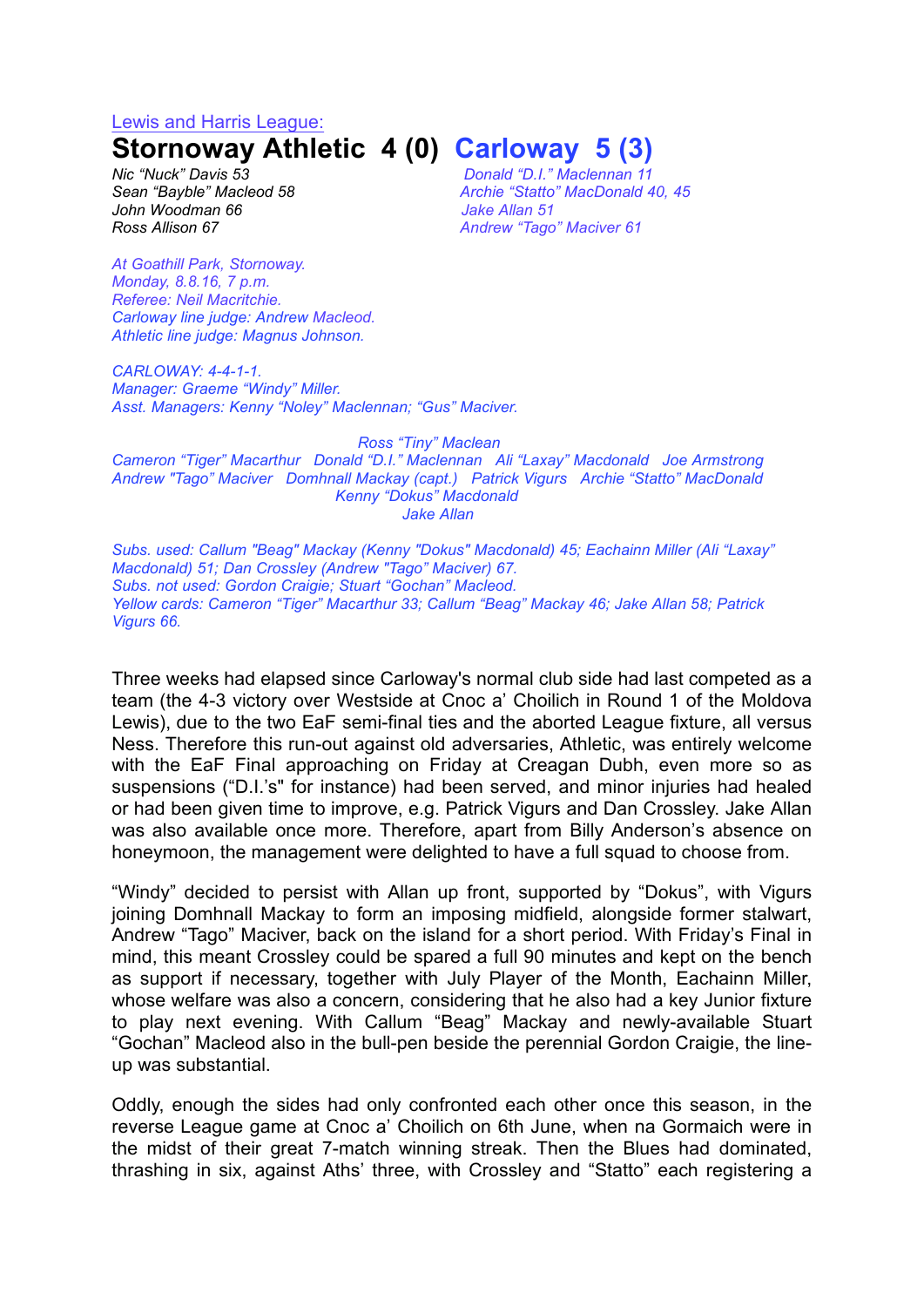pair, and "Dokus" and "D.I." also contributing to the score sheet. With Athletic having a poor season by their standards, languishing two places below and ten points behind Carloway in the League, and only three League victories to their name, the omens looked auspicious for the Blues, but even Nostradamus wouldn't have been confident predicting na Gormaich's results.

A brittle evening sun, shining cross-wise across Goathill, discomfited the eyes of both sets of players initially but the absence of wind did suffice to allow the sides to keep the ball low and controlled to build from the back. Carloway immediately used the combined power of Mackay and "Tago" to dominate central midfield and negate any early threat from the creative Davis, though the unpredictable elusiveness of Calum Masson proved to be difficult to contain throughout. This ploy forced Athletic on to the back foot and to utilize the long ball, but with "Tiger", "D.I.", "Laxay", and Armstrong on the button from the whistle, this tactic had little success as Khalil, etc. were compelled to chase fruitlessly.

In 6 minutes a long ball from "D.I." in the centre circle allowed Allan to break left of "Koch" to the bye-line, check back, then send a zinging right-footer crashing against the top of Craig Macleod's post, before rebounding awkwardly back to the hitman. However, the ball was spinning wildly and his second attempt jack-knived across the pitch. Nevertheless the opener soon arrived, five minutes later. A Blues' free-kick on their left, 10 metres inside the Hoops' half and 5 metres in from the touch-line, was lifted into the box expertly by "Dokus", but headed strongly away for a corner on the near-side. "Statto's" perfect corner came in head-high for "D.I." to out-jump everyone, 12 metres out by the near post, and send a header whizzing across goal and just under the far junction of bar and post. The defending full-back got his head to it but could only head it straight up into the net behind the bar (**0-1**).

With Macritchie and Davis still struggling to create momentum and liberate their forwards, na Gormaich continued to play neatly from the back and spread the backline, especially on the right where "Tiger" increasingly managed to overlap. However, it took till the 28th minute to forge the next real chance, when another MacDonald corner was met by Allan by the near post, 12 metres from goal, but this time the fullback by the near post managed to head it off the line and away for a second corner.

The delayed arrival of "Wee John" on the park as substitute in the 38th minute undoubtedly added to the weight and drive of the Stornoway men coming through midfield, and led to two dangerous Macritchie free-kicks midway within the Carloway half. However, the perfectly lofted strikes went unmet as they flew straight through to "Tiny" on his centre goal-line.

Two minutes later, the game started to run away from Athletic as "Dokus" came back to win the ball on the right of the centre-line, then squared into "Pongo" in the centrecircle. The midfielder's early through ball was seized by "Statto" crossing rightwards in front of "Koch" on the centre edge of the box. He then forced his way inwards to flight the ball ever so neatly over the despairing right hand of Macleod and home from 16 metres (**0-2**).

Finally, Athletic broke on the right and no.12 made 20 metres from the bye-line, before unexpectedly cutting in, and cracking a left-footer which was deflected for a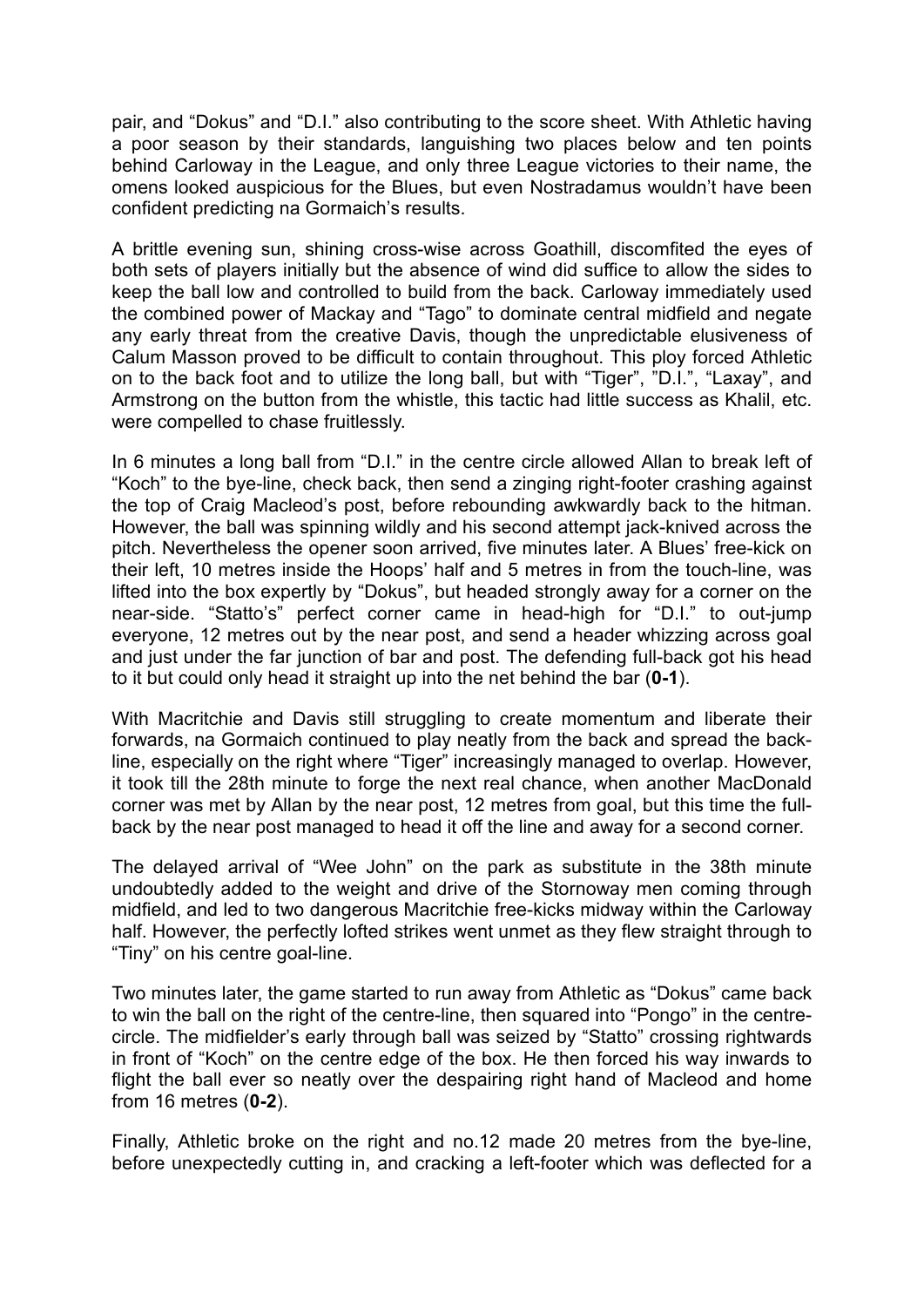corner. The corner came in high and was headed goalwards strongly from the centre spot. The ball whacked down and upwards, forcing "Tiny" to scramble quickly to paw the ball away by his left-hand post. However, the Hoops' misery deepened even further moments later when Carloway broke immediately down the right and a long through ball from "Dokus" on the right centre line was misread by Aths' central defence and MacDonald ghosted in once more from the left to escape his marker through the middle and slip a neat, low left-footer past the helpless keeper's right from 16 metres (**0-3**).

## **Half-time: Stornoway Athletic 0 Carloway 3**

At this stage all the problems seemed to rest with the Stornoway side, although coherence and added drive had gradually become apparent towards the end of the half with a strengthened midfield of Masson, "Nuck", and "Wee John". Yet Carloway had generally controlled the play and the defence had been largely untroubled, so, from their point of view, it seemed to be a case of, "*Steady as you go*". However, as the whistle blew, the first surprise was Callum "Beag" appearing on the right in place of "Dokus", no doubt to save the latter for the Lochs game.

Straightaway Athletic broke, Masson driving deep down the Carloway right, before checking 10 metres in from the touch-line. Twenty metres from the bye-line he unleashed a right-foot rocket, which "Tiny" held high in the centre of his goal as it dipped menacingly. After another Macritchie free-kick, 20 metres from goal on the left of the Carloway area, struck the wall at pace and spun away harmlessly, the Blues capitalized on Aths's commitment forward, with a swift break through the centre, Domhnall Mackay sending an early ball forwards towards the rightwardsbreaking "Statto". Macleod was out like a shot to block as the striker avoided "Koch" to shoot, but the arriving Allan blasted home from 10 metres (**0-4**).

The Blues clearly were thinking the job might be done as Eachainn Miller immediately replaced the centre-piece of the defence, "Laxay", who appeared to have been slightly injured earlier. Before na Gormaich could realign the defence, however, Athletic pulled one back. A long, low ball through the centre was seized on by a striker beating the outrushing "Tiny" to the ball, 16 metres from goal. He carried the ball to his left. then checked back a metre from the bye-line to lob a right-footer high over the returning keeper from 16 metres. The ball struck the far post high up, before rebounding straight out to "Nuck" on the edge of the box. The midfielder then took a moment to steady himself before firing a careful right-foot drive high to "Tiny's" left (**1-4**).

The Carloway new back-line, with Mackay dropping back to replace "Laxay", had still not established their ground rules when the Stornoway men struck again. Another break down the left, behind "Tiger" and wide of Mackay, saw a high diagonal, 25 metres from the bye-line, carry over to the Athletic right, before being crossed back in to the centre. Sean "Bayble" got to the ball first around the penalty spot but his drive was blocked. The rebound spun high in the air and forward, only for the defence to remain static and allow him to take two paces forward unchecked, then drive the ball low and hard to "Tiny's" left (**2-4**).

The Blues' shape seemed to have gone with "Laxay's" departure but "Statto",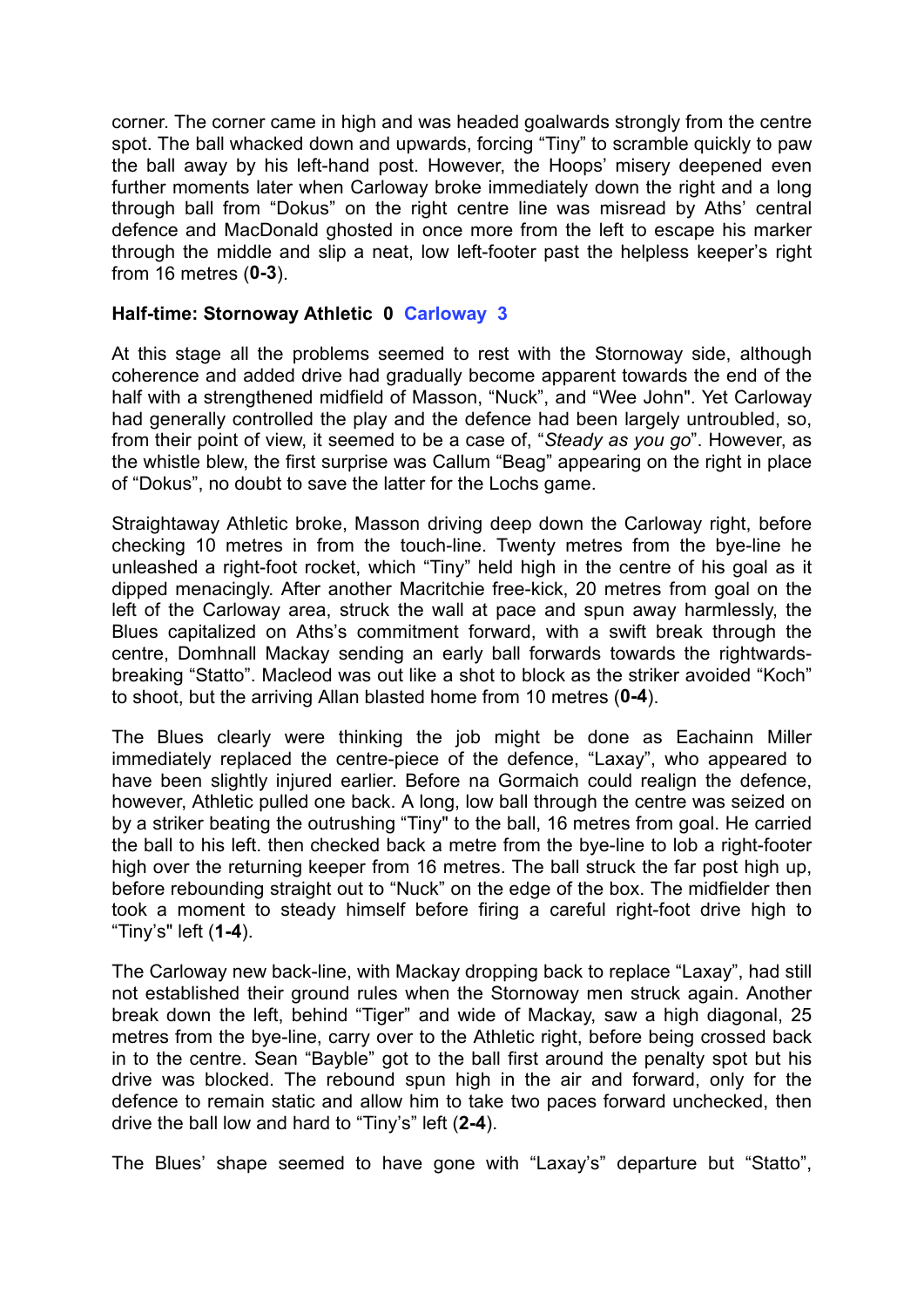fortunately, continued to be hot in front of goal, receiving a through ball on the edge of the box as he came in from the left. He then dragged the ball rightwards into the box past two defenders before flicking it back square to the arriving "Pongo" to fire home from 10 metres (**2-5**).

Nevertheless, Carloway's back-line was still floundering five minutes later when no. 12 was played though yet again on the left, and midway within the Carloway half, on the touch-line, he sent a glorious left-footer behind Mackay and in front of Armstrong for Woodman to burst into the Blues' box and convert beautifully with a right-foot first touch, high to "Tiny's" left (**3-5**).

A minute later the turnaround gained greater momentum when Ross Allison, lying wide of Armstrong, 20 metres from the bye-line, cut in square and from the corner of the box sent a speculative left-footer low to "Tiny's" left. The keeper got a hand to it but it crept in low into the corner (**4-5**).

Desperate times require desperate measures. Pace replaced power with the arrival of Crossley for "Pongo", as na Gormaich tried to re-establish some form of coherence to their line-up, but the game continued to swing back and forth in a manner that would have been unthinkable in the first 50 minutes.

In 75 minutes a Callum "Beag" break on the right saw him leave "Flapjack" down the right touch-line, before cutting the ball square inwards, 20 metres from the byeline. Miller cracked it hard and low first-time from the near corner of the box, but Macleod got down superbly to his left to push the ball round the post. It was na Gormaich's last realistic chance as they finally managed to establish a new equilibrium to their game and lower the pace of proceedings.

Half-chances did not desert the Hoops, however, and the game concluded with a series of hopeful free-kick opportunities in relatively dangerous locations. In 84 minutes a free-kick on the Athletic left, 22 metres from goal, sailed a couple of metres over the bar, before two chances in added-on time proved more threatening. First, another free-kick on the Athletic left ricocheted out off the wall, but a quick stab at the rebound from the centre edge of the box by "Bayble" went a metre outside "Tiny's" left-hand post. Right at the death, a Ross Allison free-kick, 10 metres inside the Carloway half on their left touch-line, was met 16 metres out by the far post, and headed downwards strongly but bounced a metre outside Carloway's right-hand post.

### **Full-time: Stornoway Athletic 4 (0) Carloway 5 (3)**

It was an extremely curious final forty minutes tonight, difficult to sum up, but it still provided important lessons for the Blues, and perhaps for all sides. The first, of course, is "*Don't count your chickens ….* ", although na Gormaich might be forgiven for believing the game was more or less settled at 4-0 up after 51 minutes, and generally exercising control in midfield and defence, "Statto" uncontrollable up front, etc.

Another obvious requirement is to ensure everyone on the field knows what is now required from them when making a substitution. Things clearly fell apart when "Laxay" departed. It was obvious Mackay was to replace him beside "D.I.", with